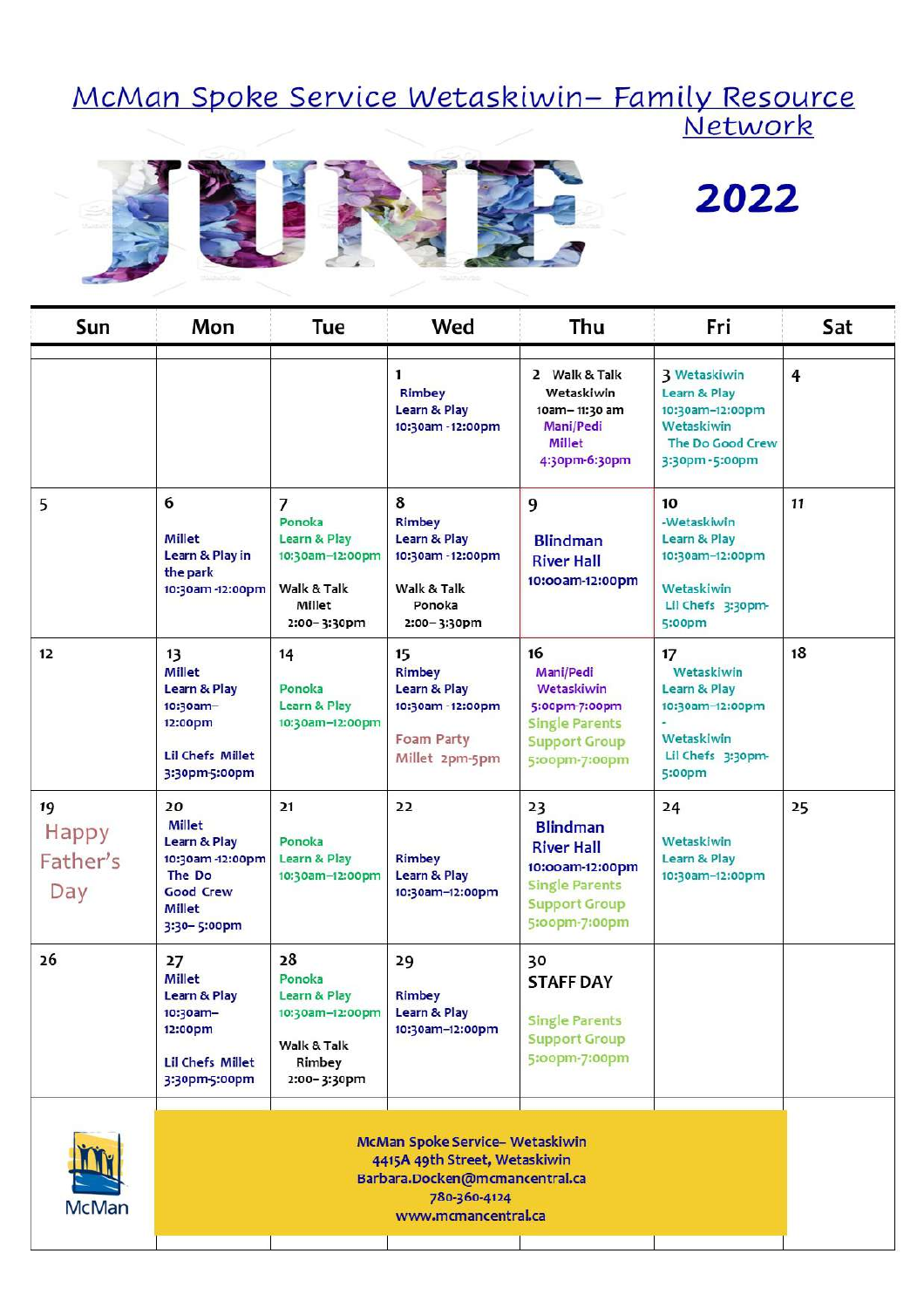#### TO REGISTER (OR MORE INFORMATION):

#### Barbara, Docken@mcmancentral.ca

#### 780-360-4124

Learn & Play: Let the kiddos play. Developmental activities, stories, games and more. Ages 0 - 6 older siblings welcome.

Lil Chefs: Ages 6-10, explore in the kitchen making easy and fun snacks.

The Do Good Crew: Ages 10-17

Mani/Pedi- Come join us for some self care and laughter

Walk & talk-Join us for a walk and enjoy nature, let the kiddos explore. **Snacks provide (weather permitting)** 

Single Parents Support Group: Meet Thursdays starting April 21,2022 5pm-7pm. Bring your children for activities while parents meet. @ McMan **Office Wetaskiwin** 

Wetaskiwin-McMan Office 4415 A 49 Street

Rimbey- Blindman Youth Action Center 4907 49th Street

Millet-Town of Millet (the old school in the gym)

Ponoka-Hudson Green Community Activity Center

Blindman River-Blindman River Hall

'Like' and 'Follow' our Facebook @Family Resource Network McMan Spoke Service WET, PKA, RMBY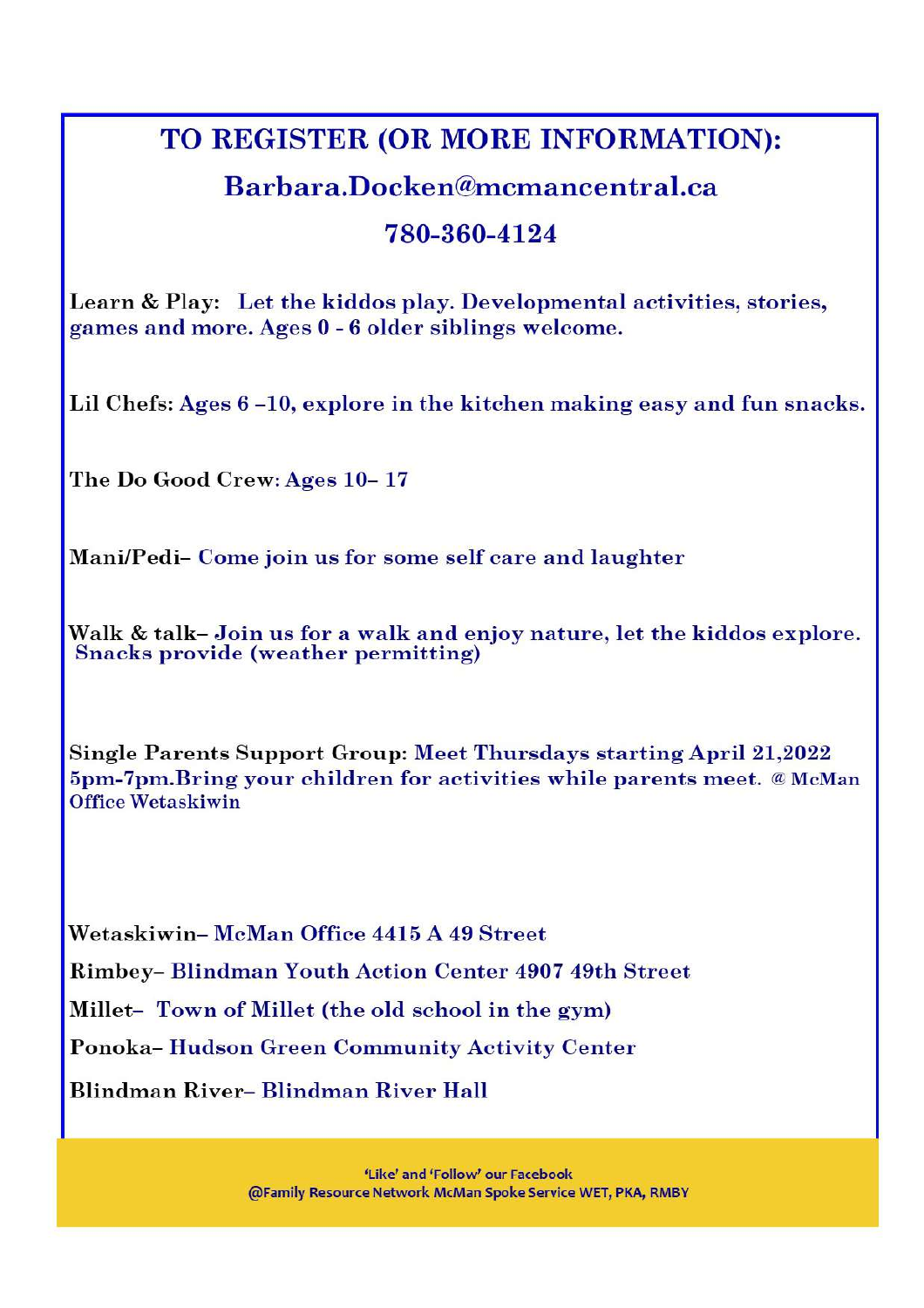|                                                                                                                            | JUNE-                                                                                                          |                                                                                 |                                                                                                     | <u>McMan Cultural Facilitation-FRN</u><br><b>DUTCH</b><br>Month                                                                                                      |                                                                        |                |  |
|----------------------------------------------------------------------------------------------------------------------------|----------------------------------------------------------------------------------------------------------------|---------------------------------------------------------------------------------|-----------------------------------------------------------------------------------------------------|----------------------------------------------------------------------------------------------------------------------------------------------------------------------|------------------------------------------------------------------------|----------------|--|
| Sun                                                                                                                        | Mon                                                                                                            | <b>Tue</b>                                                                      | Wed                                                                                                 | Thu                                                                                                                                                                  | Fri                                                                    | Sat            |  |
| <b>McMan Spoke Service- Wetaskiwin</b><br>4415A 49th Street, Wetaskiwin<br>chantel.lindsey@mcmancentral.ca<br>780-335-1142 |                                                                                                                |                                                                                 |                                                                                                     |                                                                                                                                                                      |                                                                        |                |  |
|                                                                                                                            |                                                                                                                |                                                                                 | $\mathbf 1$<br><b>Gwynne Community</b><br><b>Hall-Creative kids</b><br>culture<br>10:30am - 12:00pm | $\overline{2}$<br><b>Creative Culture</b><br>with kids-<br>Wetaskiwin<br>10;30-12:00pm                                                                               | $\overline{\mathbf{3}}$                                                | $\overline{4}$ |  |
| 5                                                                                                                          | 6<br>No program                                                                                                | $\overline{7}$<br><b>Creative Culture</b><br>with kids-Millet<br>10;30-12:00pm  | 8<br><b>Gwynne Community</b><br><b>Hall-Creative kids</b><br>culture<br>10:30am - 12:00pm           | 9<br><b>Creative Culture</b><br>with kids-<br>Wetaskiwin<br>10;30-12:00pm<br><b>Single Parents</b><br><b>Support Group</b><br>5:00pm-7:00pm                          | 10<br>Lil chefs 3:30-<br>5:00pm-<br>Wetaskiwin                         | 11             |  |
| 12                                                                                                                         | 13<br><b>Creative Culture</b><br>with kids-Ponoka<br>10;30-12:00pm<br><b>Lil Chefs Millet</b><br>3:30pm-5:00pm | 14<br><b>Creative Culture</b><br>with kids-Millet<br>10;30-12:00pm              | 15<br><b>Gwynne Community</b><br><b>Hall-Creative kids</b><br>culture<br>10:30am-12:00pm            | 16<br><b>Creative Culture</b><br>with kids-<br>Wetaskiwin<br>10;30-12:00pm<br><b>Single Parents</b><br><b>Support Group</b><br>5:00pm-7:00pm<br><b>Mani/Pedi Spa</b> | 17<br>Wetaskiwin<br>Lil Chefs 3:30pm-<br>5:00pm.                       | 18             |  |
| 19<br><b>FATHERS DAY</b>                                                                                                   | 20<br><b>Creative Culture</b><br>with kids-Ponoka<br>10;30-12:00pm                                             | 21<br><b>Aboriginal day</b><br><b>BBQ-Wetaskiwin</b><br>11-12:30                | 22<br><b>Gwynne Community</b><br><b>Hall-Creative kids</b><br>culture<br>0:30am-12:00pm             | 23<br><b>Creative Culture</b><br>with kids-<br>Wetaskiwin<br>10;30-12:00pm<br><b>Single Parents</b><br><b>Support Group</b>                                          | 24<br><b>Millet-Creative</b><br><b>Kids &amp; Culture</b><br>3;30-4;30 | 25             |  |
| 26                                                                                                                         | 27<br><b>Creative kids &amp;</b><br>Culture-Ponoka<br>10:30am -12:00pm<br>Lil chefs-Millet<br>3:30-5:00pm      | 28<br><b>Creative Cul-</b><br>ture with kids-<br><b>Millet</b><br>10;30-12:00pm | 29<br><b>Gwynne Community</b><br><b>Hall-Creative kids</b><br>culture<br>0:30am-12:00pm             | 30<br><b>Staff Day</b><br><b>Single Parents</b><br><b>Support Group</b><br>$5-7$ pm                                                                                  |                                                                        |                |  |